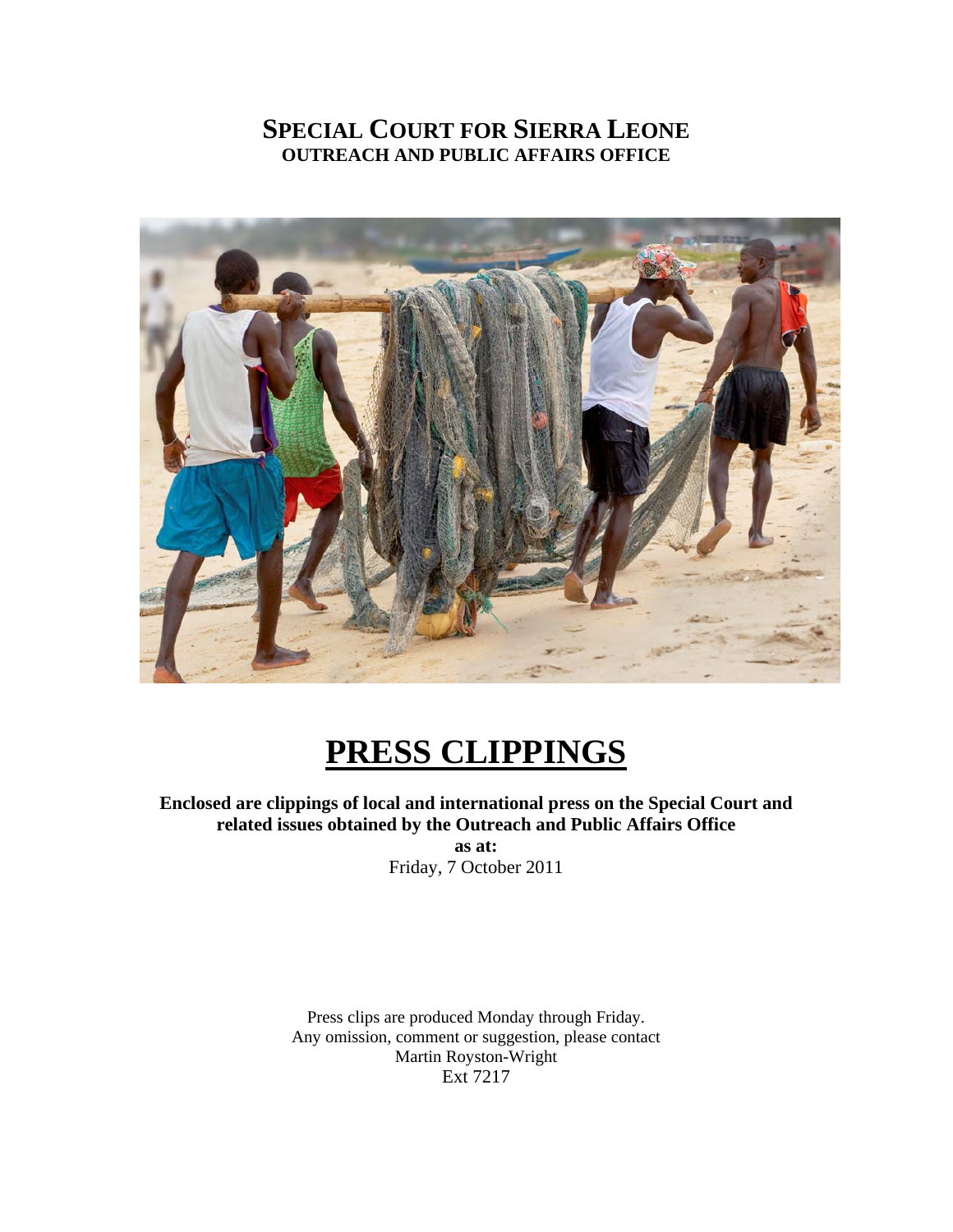| <b>Local News</b>                                                      |              |
|------------------------------------------------------------------------|--------------|
| <b>SCIF Braces for Residual Court / Sierra Express</b>                 | Page 3       |
| The Revengers' Reasoning and Logic / Punch                             | Page 4       |
| Fambul Tok Launches Peace and Reconciliation Book / New Vision         | Page 5       |
| <b>International News</b>                                              |              |
| Liberian, Yemeni Women Win Nobel Peace Prize / Reuters                 | Page 6       |
| Winning Peace After the War is Over / Regina Leader-Post               | Pages 7-8    |
| Liberia Readies for Key Presidential Vote / SAPA                       | Pages $9-10$ |
| Analysis: Should Child Soldiers be Prosecuted for Their Crimes? / IRIN | Pages 11-14  |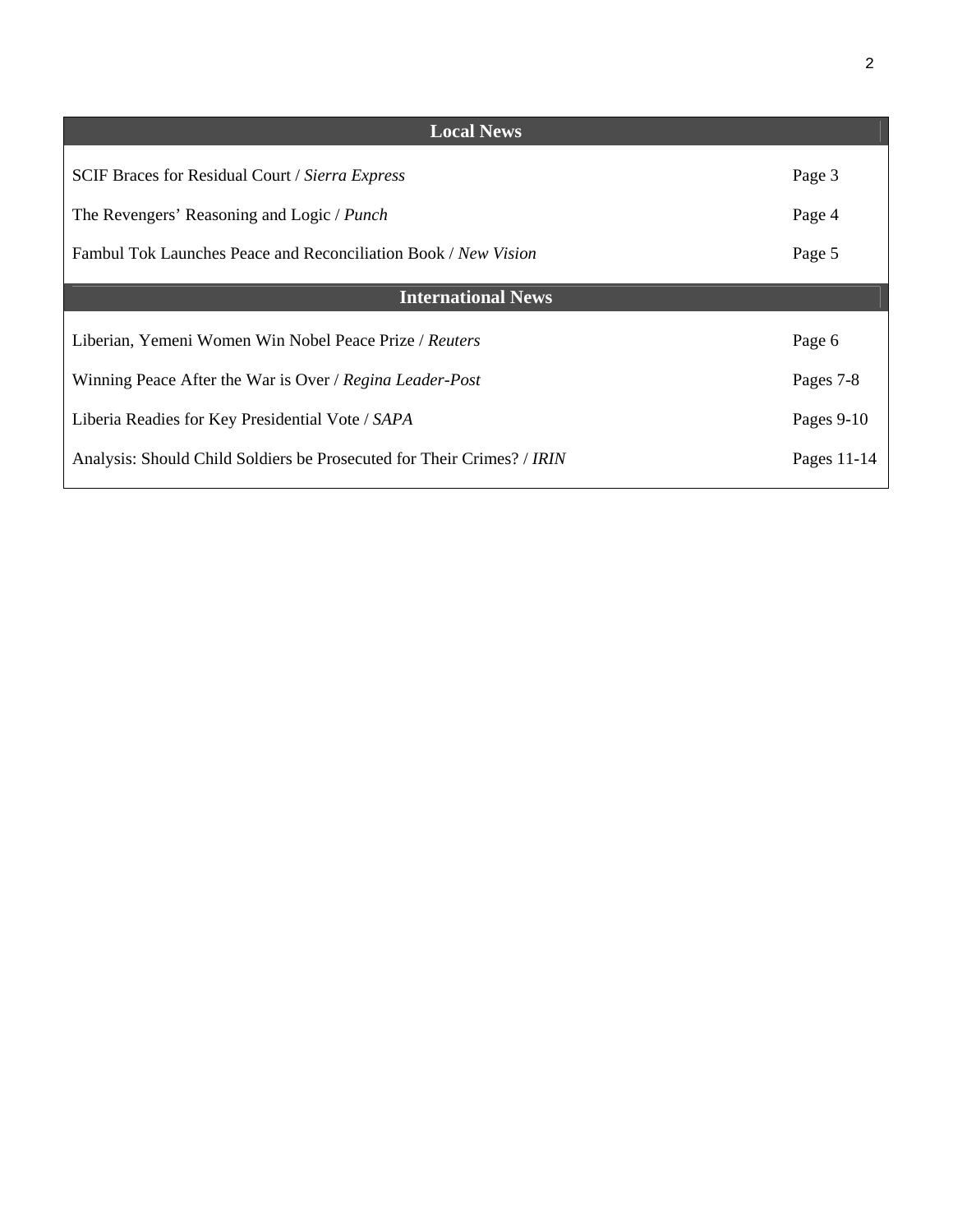### Sierra Express Media

Friday, 7 October 2011

### **SCIF braces for Residual Court**

### By: SEM

Special Court Interactive Forum (SCIF) has completed a one day training of trainers' workshop in

readiness for the commencement of t he Residual Special Court for Sierra Leone.

Over thirty participants were schooled on various topics ranging from contempt proceedings as witness and victims measures, the role of CSOs in promoting international justice, the Residual Special Court for Sierra Leone, and an update on the Special Court for Sierra Leone to the Peace Museum.

Speaking to one of the facilitators and members of SCIF, Thomas Babadie,



he highlighted that the trainers will be engaged in awareness raising campaigns on the transition of the court into a Residual Court and what is its duties and responsibilities.

Babadie pointed out that the Bill for the Residual Court is currently in the House of Parliament and soon after its approval, it will surely be transformed.

He added that the Residual Court will be manned by Sierra Leonean judges.

The facilitator furthered that SCIF will also mentor people on how to use the Peace Museum as there is some information that will be considered as codified and could be accessed through stringent procedures.

SCIF is a coalition of Civil Society organizations that was formed in 2004 to engage the prosecution and defence to obtain regular update on the proceeding of the court in a bid to keep Sierra Leoneans abreast with the functions of the Special Court for Sierra Leone.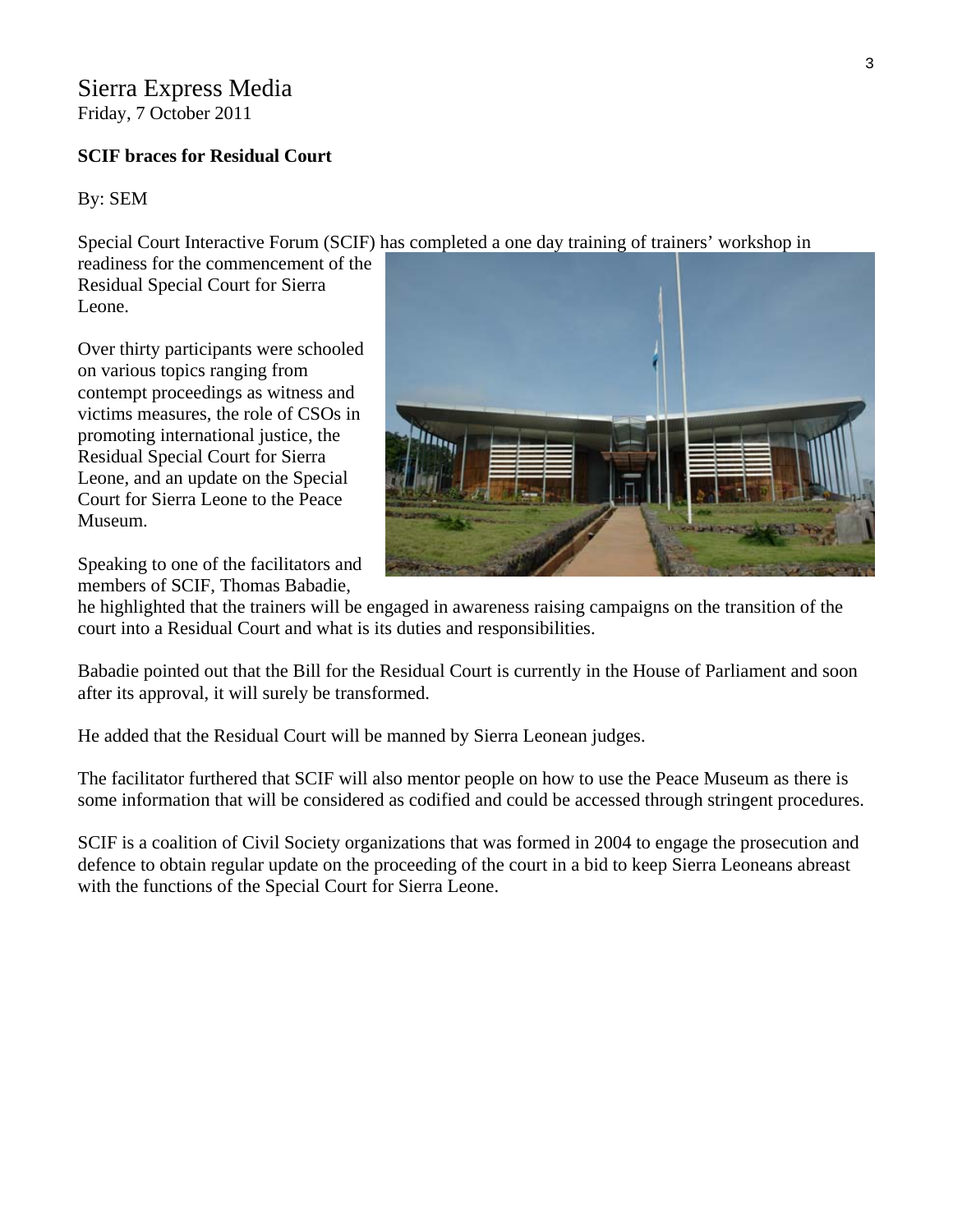### Punch Friday, 7 October 2011 Editorial

# **The Revengers' Reasoning a**

- Immediately after the Bo incident, President Ernest Bai Koroma set up an Investigation Committee to look into the circumstances surrounding the burning of three buildings-all property of the APC and their supporters. This was welcomed by most Sierra Leoneans and the international community. The reason for this is that nobody wants this nation to take the road that leads to war. In other words those who disturb the peace are no longer welcome in this society.
- Now that the Committee has presented its report and recommendations, we know that forty people will be charged to court for that incident. We can no longer accept impunity for political violence.
- That is exactly the opposite of what the members of the Sierra Leone Peoples Party are thinking. As regards the Committee's Report, members of the Sierra Leone Peoples Party say they welcome it, but are not happy about the vandalising of their party office in Freetown and Bo for which a similar investigation did not take place.
- One can see in this the fact the SLPP members are still bitter about the burning of their offices, which was not treated with the same seriousness...
- One can see the reasoning of a group bent on revenge what happened to them, for which they are blaming a rival group.
- What is more important at this stage is the bringing to book all those responsible for the violence in Bo, regardless of Party affililiation or colour. If anyone thinks that this is wrong, or is questioning it because of what has happened in the past, then we would want to guess that the person knows that those who will be charged to court belong to one party, his own party, and so he should ask why a similar action was not taken when his own party office was set on fire.
- This, simply, is the reasoning and logic of the revenger. The revenger says that what applied in the past in his own case should apply today. They burnt my own party office and no action was taken. And so if I burn their own office no action will be taken. He forgets that time, situation and circumstances largely determine what we do- the actions we take. The logic of the revenger is like the logic of the man who saw another steal public and got away with it, and so he decides that he too will steal public property and he will get away with it. When he is caught, he thinks what has happened to him is unfair
- "I am not the only man who has stolen public property. Mr B stole public property the last time and you took no action; so why are you taking action in my own case?"
- Imagine a criminal saying that in court in his defence! Will the Judge acquit and discharge him?
- In the coming weeks and months we are going to hear a lot about this. The SLLP members are going to grumble aloud that when their own party office was vandalized in Freetown, no serious action was taken. Government did not issue a White Paper on the Shears-Moses Commission of Inquiry, to be followed by the necessary recommended action.
- That is a legitimate grievance. That is acceptable. What is unacceptable is the burning down of three building in Bo belonging to the APC and its members and allow that to go with impunity at this time when we are very close to elections. It was just three houses in Bo on 9 September. Do we know how many houses it will be next time if no action is taken now?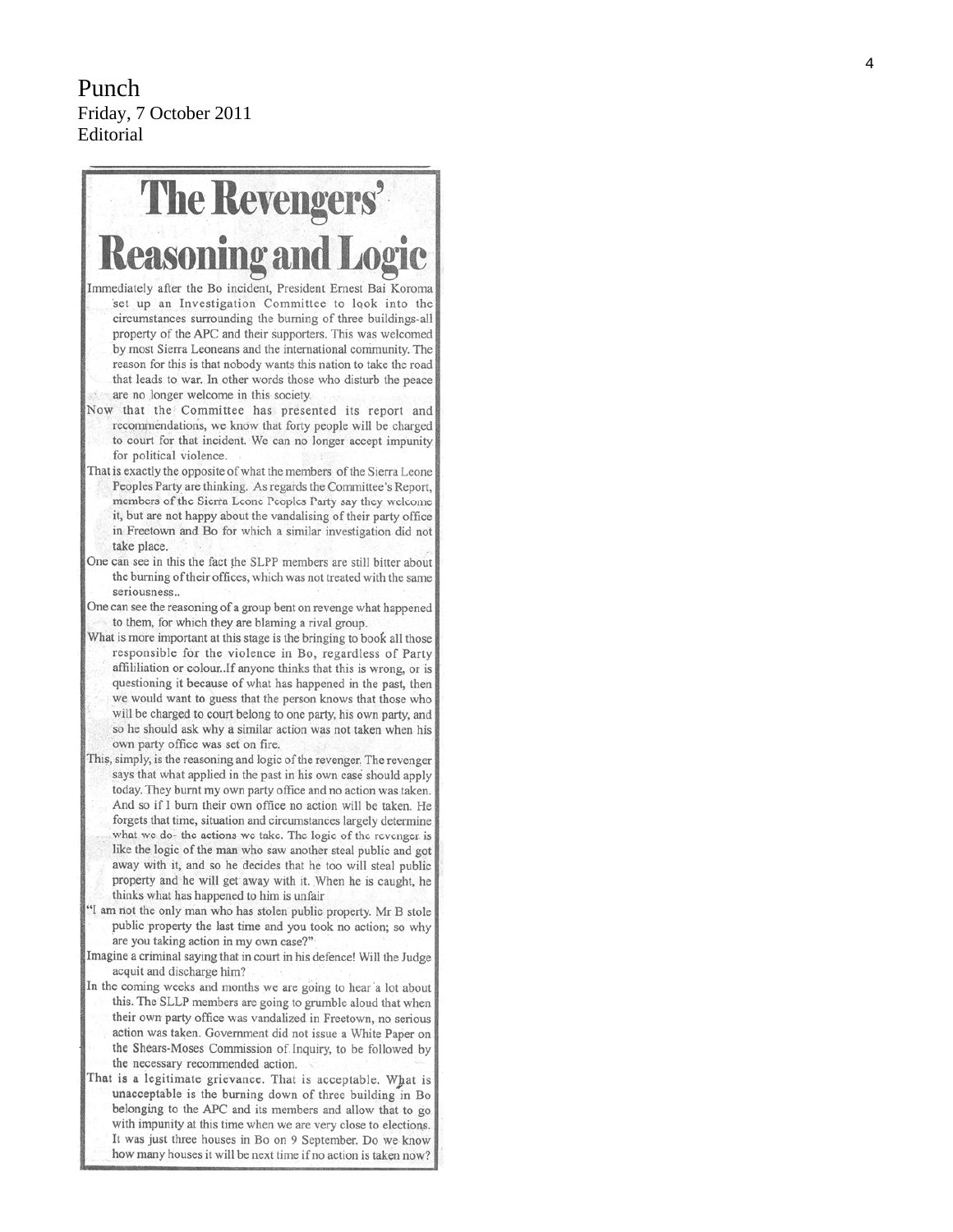# **Fambul Tok Launches Peace and Reconciliation Book**

Vincent Jabbie Momoh Fambul Tok in collaboration with the British Council yesterday launched peace and reconciliation book and film at the British Council hall in Freetown.

In his statement the Executive Director Fambul Tok Mr. John

Caulker thanked the Sierra Leone commercial Bank. Sierra Rutile Limited and the British Council for their valuable contribution to ensure the success of the programme. He explained that the book and film shared story of peace and forgiveness, noting that it

will help the country to maintained sustainable peace for the future of the country. Mr. Caulker said the Truth and **Reconciliation Commission** has limited time to move to the villages, noting that his organization works with different communities in five

districts in the country. He added that his institution's programs are designed to ensure the sustainability of peace in the country. He defined reconciliation as a process that has to take time for people to know the value and roles of Fambul Tok.

In her remarks the chairperson of the program who doubles as head of peace and conflict studies Fourah Bay College (USL) Mrs. Memunatu Pratt recalled what Sierra Leone went through during the eleven years rebel war. She said Sierra Leone should be a Mecca for peace and conflict studies and

recommended the use of the book for peace and conflict resolution studies. She lauded Fambul Tok executive director for the role played after the signing of the peace accord. She described the TRC report as the most credible document, adding that it should be used as Bible in their lives.

Launching the book and film the British Council Director Madam Wadding Ham said she was amazed and impressed, adding that it is important for everybody. She described the book as a powerful instrument that will help peace and conflict students in their studies.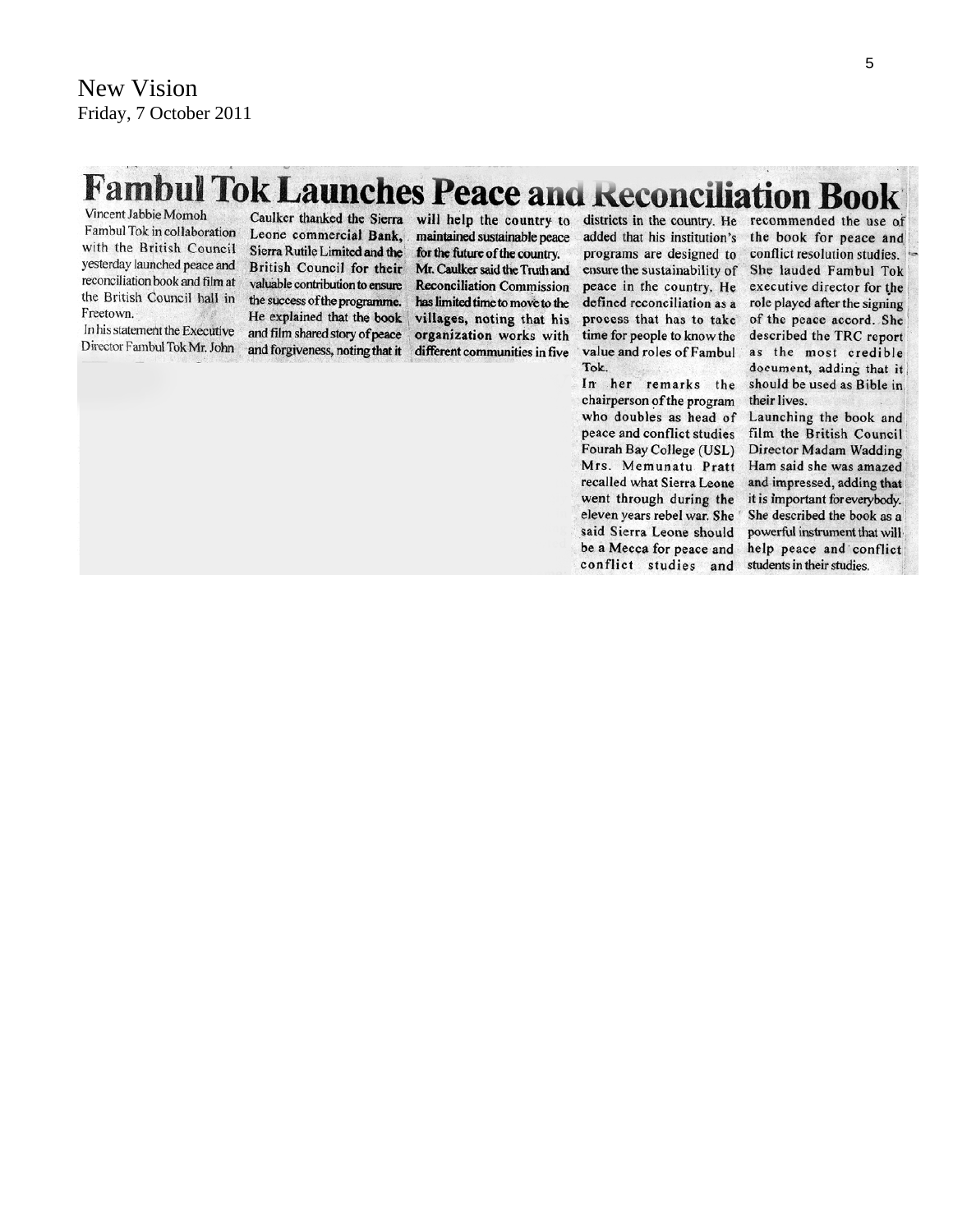### Reuters Friday, 7 October 2011

### **Liberian, Yemeni women win Nobel Peace Prize**



(Reuters) - Three women who have campaigned for rights and an end to violence in Liberia and Yemen, including Liberian President Ellen Johnson-Sirleaf, won the Nobel Peace Prize on Friday, the head of the Norwegian Nobel Committee said.

Another Liberian, Leymah Gbowee, who mobilized fellow women against the country's civil war including by organizing a "sex strike," and Tawakkul Karman, who has worked in Yemen, will share the prize worth \$1.5 million with Johnson-Sirleaf, who faces re-election for a second term as president on Tuesday.

"We cannot achieve democracy and lasting peace in the world unless women obtain the same opportunities as men to influence developments at all levels of society," Committee chairman Thorbjoern Jagland told reporters.

"The Nobel Peace Prize for 2011 is to be divided in three equal parts between Ellen Johnson-Sirleaf, Leymah Gbowee and Tawakkul Karman for their non-violent struggle for the safety of women and for women's rights to full participation in peace-building work."

Johnson-Sirleaf, 72, is Africa's first freely elected female president. Gbowee mobilized and organized women across ethnic and religious dividing lines to bring an end to the war in Liberia, and to ensure women's participation in elections.

The Committee added: "In the most trying circumstances, both before and during the Arab Spring, Tawakkul Karman has played a leading part in the struggle for women's rights and for democracy and peace in Yemen."

"It is the Norwegian Nobel Committee's hope that the prize to Ellen Johnson-Sirleaf, Leymah Gbowee and Tawakkul Karman will help to bring an end to the suppression of women that still occurs in many countries, and to realize the great potential for democracy and peace that women can represent."

Speaking by telephone from Monrovia, Johnson-Sirleaf's son James told Reuters: "I am over-excited. This is very big news and we have to celebrate."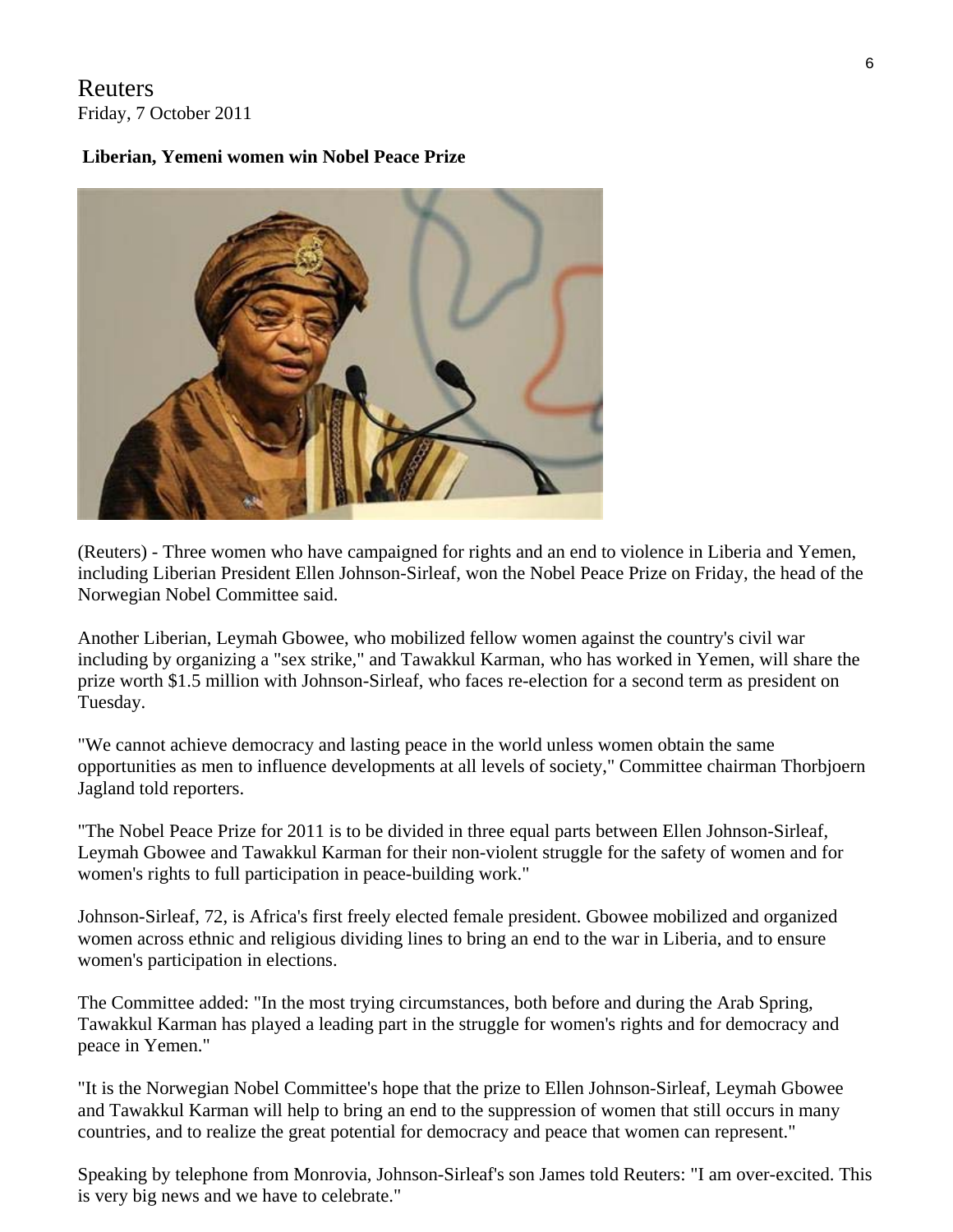### Regina Leader-Post

Thursday, 6 October 2011

#### **Winning peace after the war is over**

Documentary series a look at how women around the world are calling war criminals to account

By Alex Strachan, Postmedia News

WOMEN, WAR & PEACE

Tuesday, Oct. 11 PBS

It's small actions of compassion and dignity that can restore faith in humanity, even in times of war, human conflict and terrible violence.

That, more than anything, is the intended message behind the five-part documentary series Women, War & Peace, a harrowing and occasionally spiritually uplifting portrait of how some women around the world are fighting violence with non-violence, and calling the perpetrators to account.

The legal role of the International Criminal Court and the continuing debate over public confessionandforgiveness panels, such as South Africa's Truth and Reconciliation Commission (lauded by some, dismissed by others) lie at the heart of Women, War & Peace, philanthropist filmmaker Abigail Disney told Postmedia News this past summer.

"This is one of the reasons it's so important to take a really broad, cross-cultural look at these issues," Disney said. "We take a look at places like Bosnia and Liberia, where there has been an enormous amount of international energy directed toward catching the perpetrators and bringing them to court, but not really spending the resources or time or moral energy on the rest of the picture. It's been a history of victories and failures. Liberia, Bosnia and other places like Colombia and Afghanistan have all experienced what it's like to be at the focus of international attention, and, at the same time, victims of neglect."

She says there's "no question" the international courts haven't done enough to bring justice to victims, nor remedy "the corrosive effect (that) impunity for perpetrators has on fledgling democracies going forward."

Women, War & Peace, narrated by Matt Damon, Geena Davis, Tilda Swinton and Alfre Woodard, premieres Oct. 11 on PBS. It will air over five consecutive weeks.

The first segment, I Came to Testify, is an account of how more than a dozen women, victims of imprisonment and rape by Serb-led forces in the Bosnian village of Foca, defied a centuriesold tradition of silence and confronted their attackers in an international court.

That simple act of defiance resulted in the enactment of new international laws to combat sexual violence in conflict zones.

The second segment, Pray the Devil Back to Hell, is the account of another group of women who confronted warlords and the dictatorial regime of Charles Taylor in Liberia. Leymah Gbowee, leader of the Liberian women's peace movement, is featured prominently in the program. This past month, Gbowee published a book of her experiences, Mighty Be Our Powers: How Sisterhood, Prayer and Sex Changed a Nation at War, published by Tina Brown's Beast Books imprint.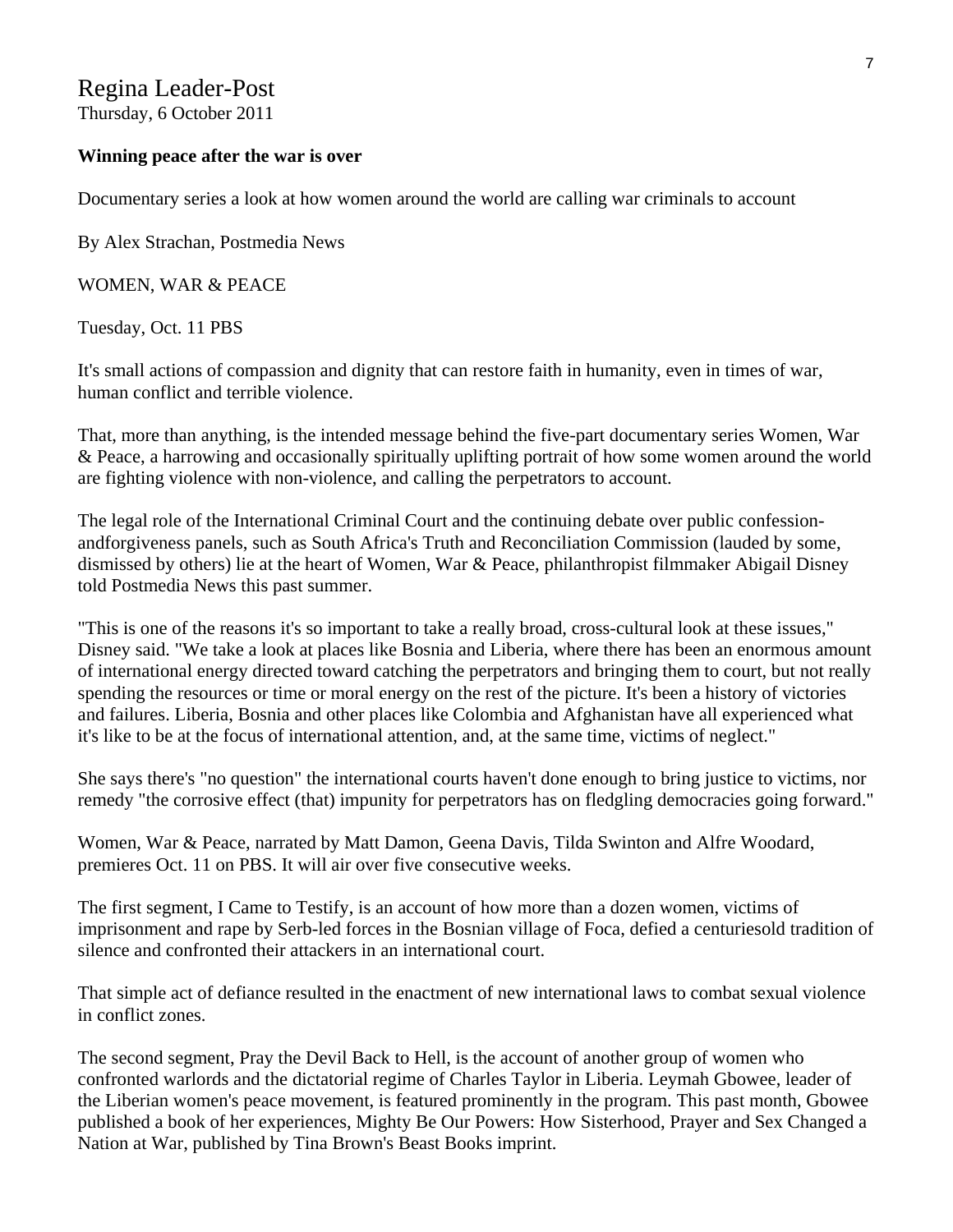Other segments focus on a trio of women activists in Afghanistan who are determined that their voice be heard at the negotiating table, a pair of women in Colombia who are standing up for generations of families who have been terrorized and forcibly displaced as a strategy of war and, in the final segment, an overview of the way women activists, intellectuals and community leaders around the world are starting to challenge the conventional wisdom that matters of war and peace are solely men's domain. That final segment, which will air Nov. 8, features extensive interviews with U.S. Secretary of State Hillary Clinton and her predecessors Condoleezza Rice and Madeleine Albright.

Gbowee told Postmedia News that while she's proud of how far her country has come, many Liberians are still crying out for justice.

"As a community activist, the local person, not the grand international view, every time the words 'International Criminal Court' are mentioned, the first thing that comes to my mind is: Whose justice?" Gbowee said. "When I go back and forth in the sub-region, from Liberia to Sierra Leone to Ghana, I know that Charles Taylor is currently being prosecuted for his crimes. But he lives in a well-built prison. He eats three meals a day. Those who were hacked, arms and limbs hacked off, live in tents. They barely find food to eat. There's no outlet for their suffering. You spend millions, billions of dollars to prosecute one person, and yet you have a whole population of people still suffering because of that person. The question of justice - that's a big question mark for me."

It's critical that women's voices be heard, Disney told Postmedia News, if real justice is to be seen to be done in conflict zones that have experienced murder, genocide, torture, and the use of mass rape as a weapon of war.

"This is why it matters to bring women's voices into this conversation," Disney said. "The world has a long history of looking at war and talking about war in ways in which women are completely invisible. Women work mostly at the local level. The wars we look at, and in the years coming forward, are wars between people.

"The only way we can build reconciliation is at the local level, to enable people to work these things out among themselves. Governments cannot impose reconciliation and justice from above. And because women are the heart and souls of these communities, this are the only way, really, that people are going to be able to build reconciliation over the long term."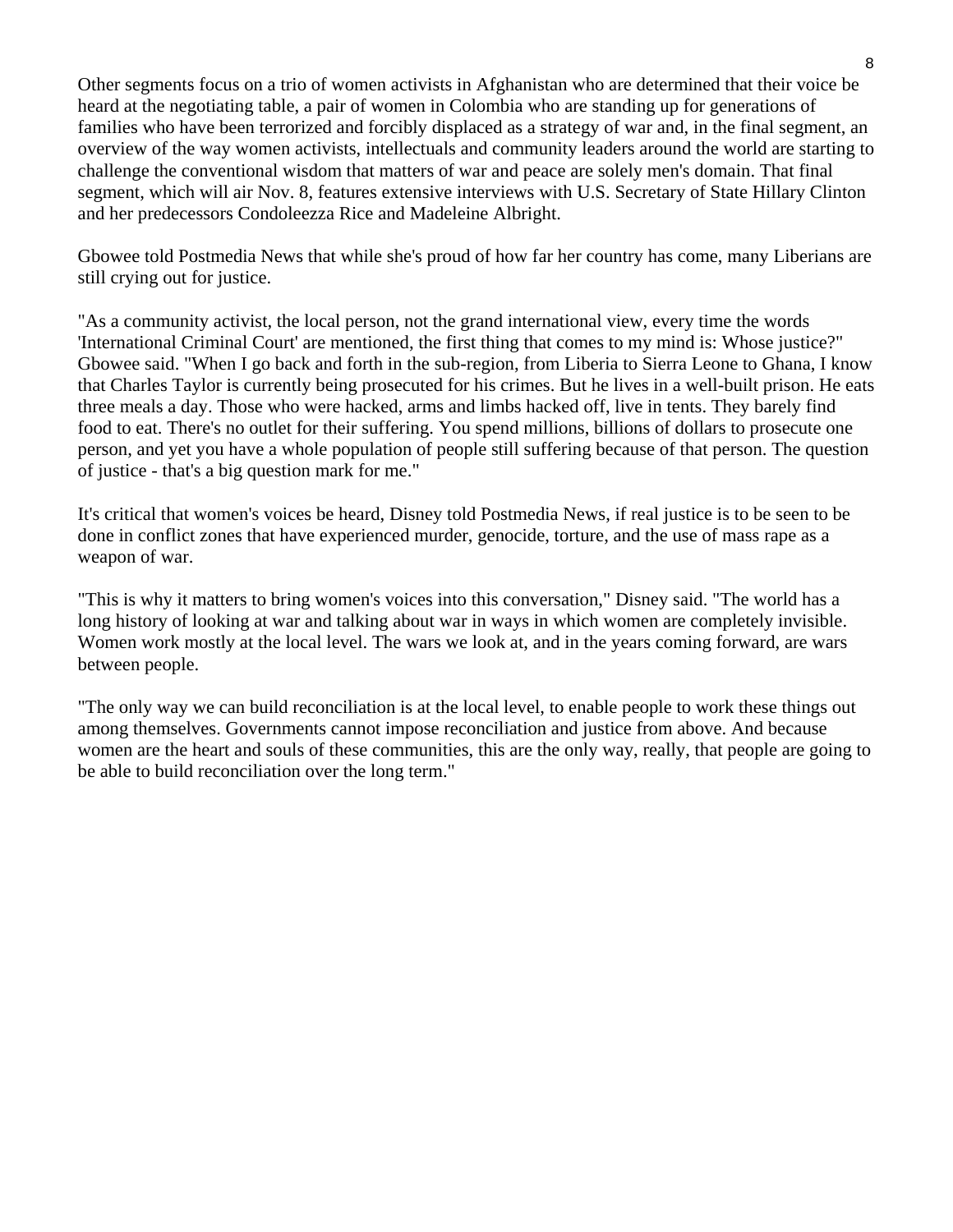### **Liberia readies for key presidential vote**

Monrovia - Liberia goes to the polls on Tuesday, in an election widely viewed as a test of the West African country's post-conflict capabilities.

Incumbent president Ellen Johnson-Sirleaf, Africa's first elected female head of state, faces competition from 15 political parties. They include the popular Congress for Democratic Change (CDC) party, headed by Winston Tubman - the Harvard-educated nephew of former president William Tubman. His running mate is the former football star and AC Milan striker George Weah, who lost out to Johnson-Sirleaf in a 2005 runoff vote.

Among the other contenders is lawyer Charles Brumskine and former rebel leader Prince Johnson, responsible for the brutal execution of President Samuel Doe in 1990. Among the 16 presidential candidates, three are female.

As the race enters its final week, the capital is teeming with billboards sponsored by Johnson-Sirleaf's Unity Party. "Don't change the pilot when the plane hasn't even landed yet," posters near the airport proclaim. Johnson-Sirleaf is pictured wearing a flight captain's hat.

On the edge of town, images of monkeys grace posters. "Baboon wait small," they read, referencing a popular phrase in Liberian English, "monkey still working."

Johnson-Sirleaf is seeking a second term in office on the basis that her work stabilising Liberia after its 14-year conflict, which ended in 2003, is not yet complete.

Liberia's long conflict brought the country to its knees and killed more than 300,000 people, devastating the economy and infrastructure. The war had two phases; latterly from 1997, when former President Charles Taylor was elected, until 2003. Taylor is now in The Hague, awaiting a verdict in a war crimes trial for atrocities allegedly committed in Sierra Leone.

### **Steady progress**

Johnson Sirleaf has come under fire for providing financial support for Charles Taylor during the 1980s. But she has always defended her actions, saying Taylor had many supporters at the time. Later, she pushed for Taylor's extradition from Nigeria after he fled there, and succeeded him as President in 2005.

Although widely admired by the international community, her bid for re-election has been met with criticism from some Liberians, who remind her of her 2005 promise to stand for just one term. Others fault her administration for its lack of transparency.

But the Unity Party maintains that it has made steady progress in transforming Liberia from a postconflict country to a developing one. Under her watch, the economy has grown by 6.5%.

Free and compulsory primary education has been introduced, medical clinics have been built and doctors' salaries have doubled to a high of \$450 per month. If re-elected, Johnson-Sirleaf, whose heritage is partly German, says she will double the government's budget to 1 million dollars within the next six years.

In Monrovia, loyalties are largely split between Johnson-Sirleaf and Tubman, with some voters struggling to choose between the two.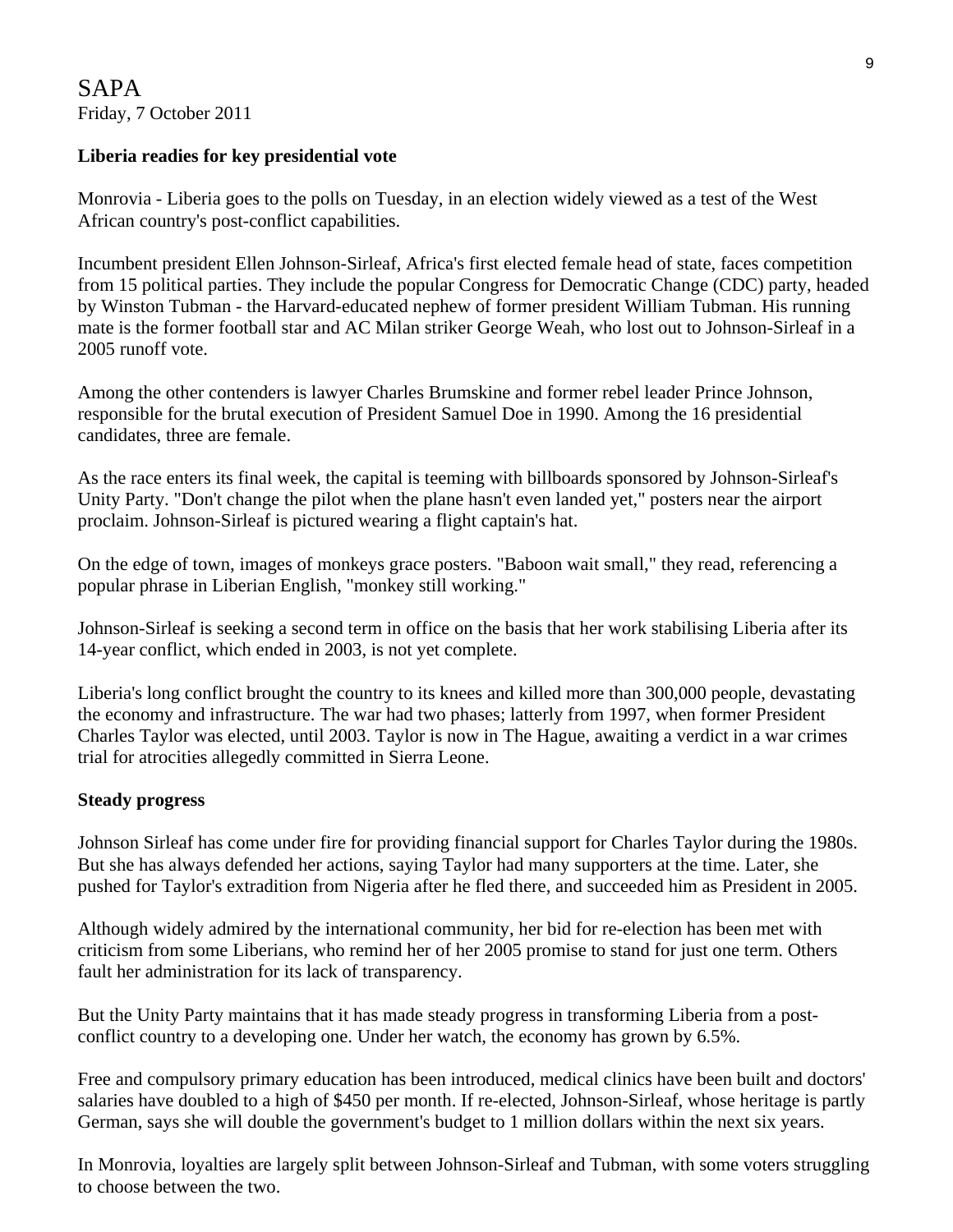"Ma Ellen has done much for Liberia," taxi driver Samuel Koppeh told dpa, "but progress has been very slow. I think the CDC might be better for young people", he said. According to the United Nations, youth unemployment currently wavers between 85% and 95%in the formal sector.

### **Special elections**

Next week's vote will be Liberia's first complete constitutional election in decades. Presidential polls in 2005 and 1997 were instead 'special elections' lacking some constitutional components.

An August referendum intended to make key changes to the constitution was unsuccessful at changing the Liberia residency requirement for candidates from 10 to five years. With just five days to go before polling day, a decision on the eligibility of the three frontrunners - all of whom have spent long periods of time in the United States - is still awaited from the Supreme Court.

The election run-up has also been blighted by rumours and inflammatory talk from some of the candidates. In late September, the managing director of Liberia's national broadcasting corporation was sacked after airing an interview with the CDC's Weah, who shocked radio listeners with his outspoken criticism of Johnson Sirleaf.

But the US-based Carter Centre, which has a team of more than 40 election observers in Liberia, says campaigning has been "vibrant" and "generally peaceful". "Political parties and independent candidates have been able to move freely and to convey their message to potential voters," the group said in a preelection report.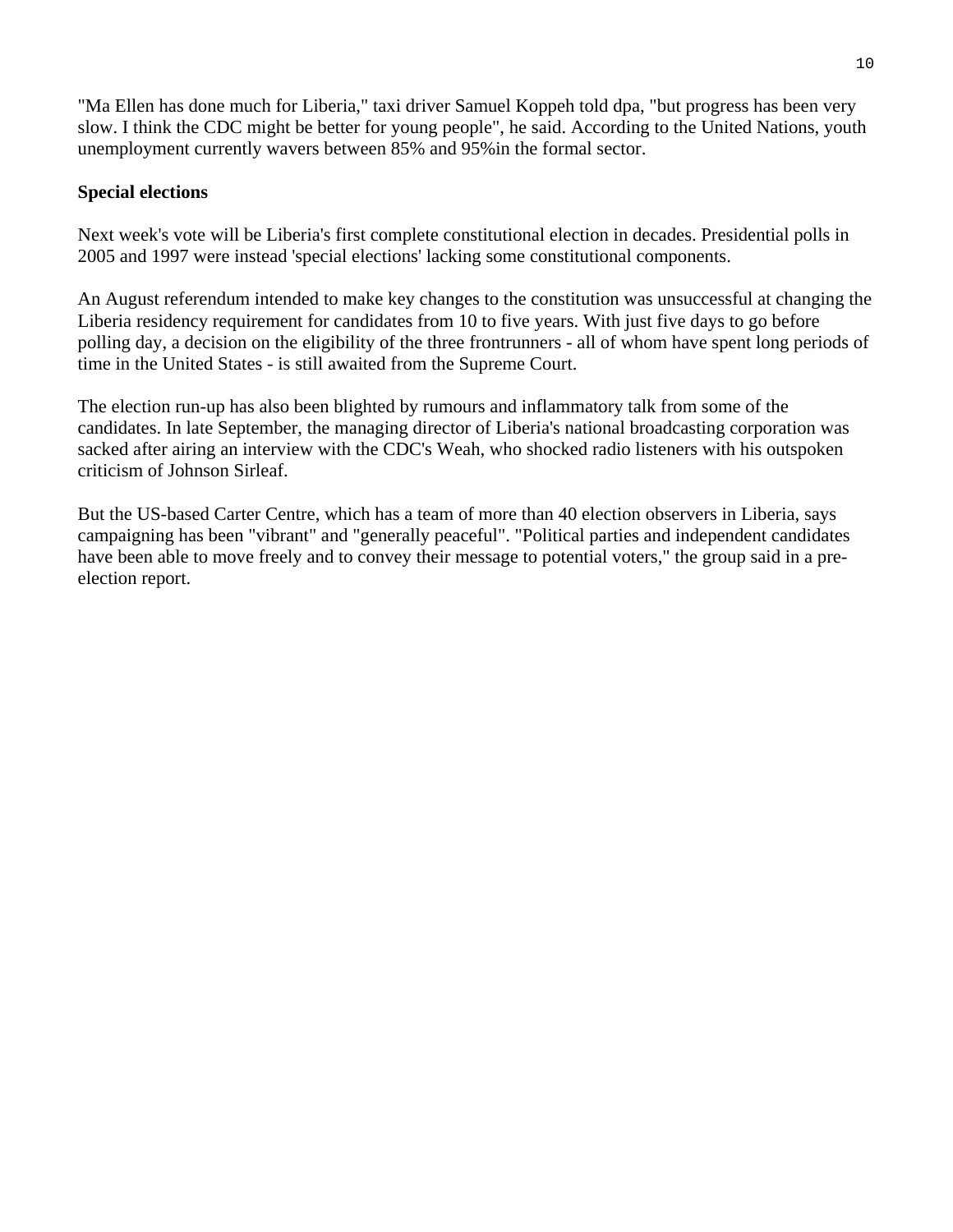IRIN Thursday, 6 October 2011

### **Analysis: Should child soldiers be prosecuted for their crimes?**



Justice systems are struggling to determine whether children should be treated as victims or perpetrators

JOHANNESBURG, 6 October 2011 (IRIN) - International human rights law meanders between the vague and the hazy when it comes to its stance on the age of criminal responsibility and what, if any, punishments should be imposed on child soldiers guilty of war crimes.

The godfather of human rights laws, the Geneva Conventions, oblige all member states to act on grave breaches of human rights, but does not stipulate the age of criminal responsibility.

Robert Young, deputy permanent observer and legal adviser to the International Committee of the Red Cross (ICRC) based in New York, told IRIN international humanitarian law (IHL) remains "silent" on the age of responsibility for perpetrators of grave human rights abuses, such as wilful killing, torture and inhumane treatment.

International Criminal Court (ICC) Article 26 prevents the court from prosecuting anyone under the age of 18, but not because it believes children should be exempt from prosecution for international crimes, "but rather that the decision on whether to prosecute should be left to States," says the Office of the Special Representative of the Secretary-General (SRSG) for children and armed conflict (Working Paper Number 3: Children and Justice During and in the Aftermath of Armed Conflict, September 2011). "[The] exclusion of children from the ICC jurisdiction avoided an argument between States on the minimum age for international crimes," it noted.

The age of criminal responsibility varies from country to country, from 7-16, but the bar is most commonly set at 14.

Although IHL does not set a minimum age for criminal responsibility for international crimes, it is argued that a yardstick has been laid down for some form of indemnity through IHL's recognition that recruitment of child soldiers under 15 was a war crime.

The Children and Justice During and in the Aftermath of Armed Conflict report says: "If a child under the age of 15 is considered too young to fight, then he or she must also be considered too young to be held criminally responsible for serious violations of IHL while associated with armed forces or armed groups."

"Children are often desired as recruits because they can be easily intimidated and indoctrinated. They lack the mental maturity and judgment to express consent or to fully understand the implications of their actions… and are pushed by their adult commanders into perpetrating atrocities," the report said.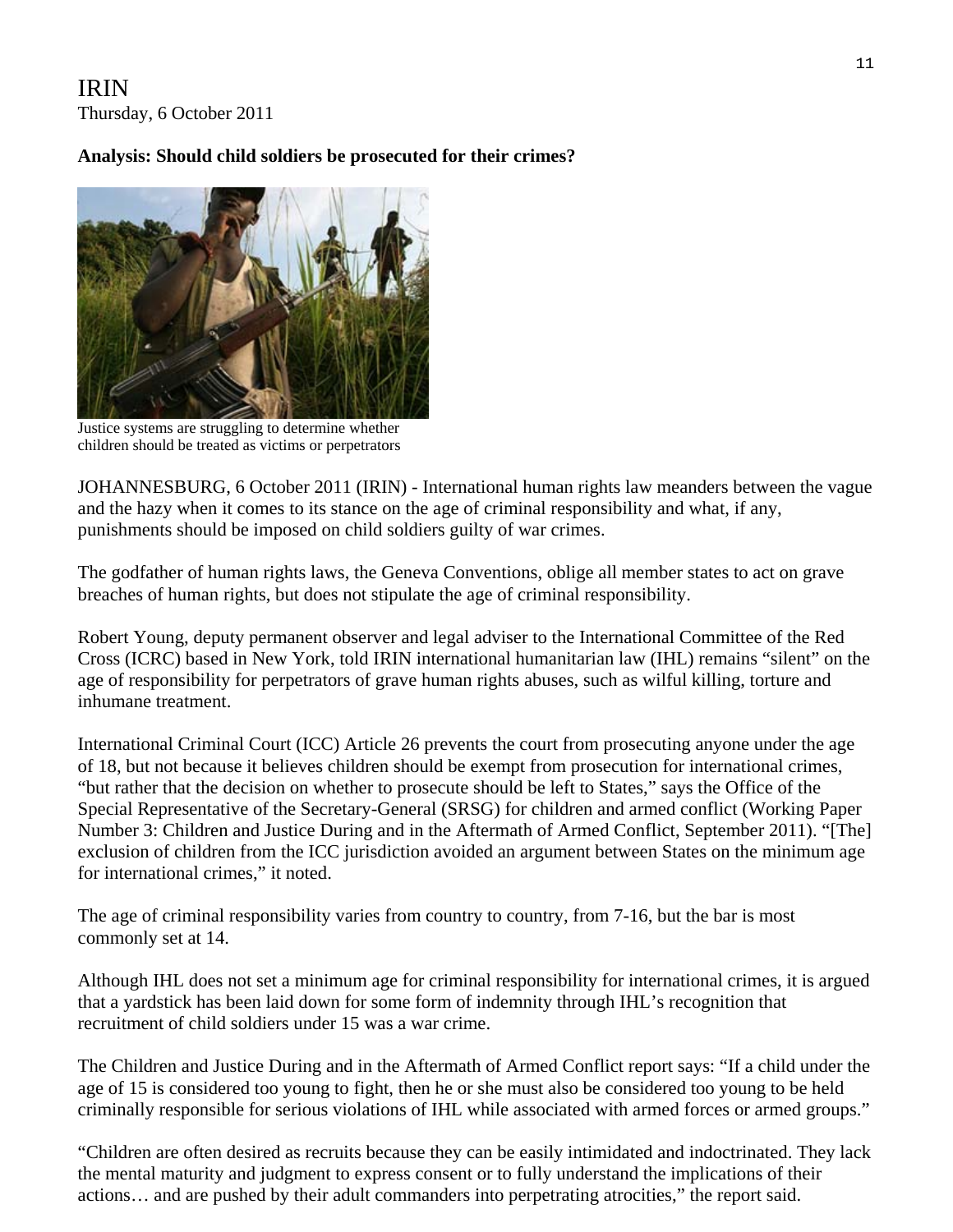That children should be held accountable for their crimes during conflicts was acknowledged by the report, but "more effective and appropriate methods, other than detention and prosecution are encouraged, enabling children to come to terms with their past and the acts they committed."

The report said child soldiers should not be prosecuted "simply for association with an armed group or for having participated in hostilities... There are instances where children are accused of crimes under national or international law and are prosecuted before a criminal court. Prosecution of a child should always be regarded as a measure of last resort and the purpose of any sentence should be to rehabilitate and reintegrate the child into society."

### **Victims and perpetrators**

The International Criminal Tribunal for the former Yugoslavia (ICTY) and International Criminal Tribunal for Rwanda (ICTR) did not cite a minimum age for criminal responsibility, but no one under 18 appeared before the tribunals. The Statute of the Special Court for Sierra Leone (SCSL) provided the court with jurisdiction over any person above 15, but the court's prosecutor decided against indicting children for war crimes because of their dual status as both victims and perpetrators.

''If minor children who have committed serious war crimes are not prosecuted, this could be an incentive for their commanders to delegate to them the dirtiest orders, aiming at impunity'' It may appear a grey area easily resolved by providing indemnity for crimes committed by child soldiers under the age of 15, but Radhika Coomaraswamy, SRSG for children and armed conflict, noted - in a 2010 article for the International Journal of Children's Rights: The Optional Protocol to the Convention on the Rights of the Child on the Involvement of Children in Armed Conflict - Towards Universal Ratification - that such a provision could be perversely used.

"If minor children who have committed serious war crimes are not prosecuted, this could be an incentive for their commanders to delegate to them the dirtiest orders, aiming at impunity. For this reason the ICC and SCSL focus strongly on those persons most responsible for human rights and IHL violations and apply the concept of command responsibility to political and military leaders," Coomaraswamy said.

Command responsibility does not necessarily remove individual culpability for serious human rights violations by lower ranks or subordinates, but "rather it traces liability back up the chain of command," said legal adviser to the ICRC Young.

#### **When child soldiers become adults**

Dominic Ongwen was about 10 when he became a soldier with the Lord's Resistance Army in the 1980s.

The ICC issued an arrest warrant for him in October 2005 for crimes against humanity, including enslavement of children. However, jurisdiction by the court does not extend to crimes committed by people under 18, and before 2002 when the Rome Statute entered into force. The crimes cited are for when Ongwen was an adult.

"Ongwen is the first known person to be charged with the same war crimes of which he is also a victim," the Justice and Reconciliation Project, a Ugandan NGO concerned with transitional justice, said in a 2008 field note entitled Complicating Victims and Perpetrators in Uganda: On Dominic Ongwen.

"[Ongwen and other child soldiers] represent precisely the kind of complex political victims who, if excluded from justice pursuits, could give birth to the next generation of perpetrators in Uganda; generations marginalized by the judicial sector and who have nothing to gain from citizenship and nothing to lose from war," the field note observed.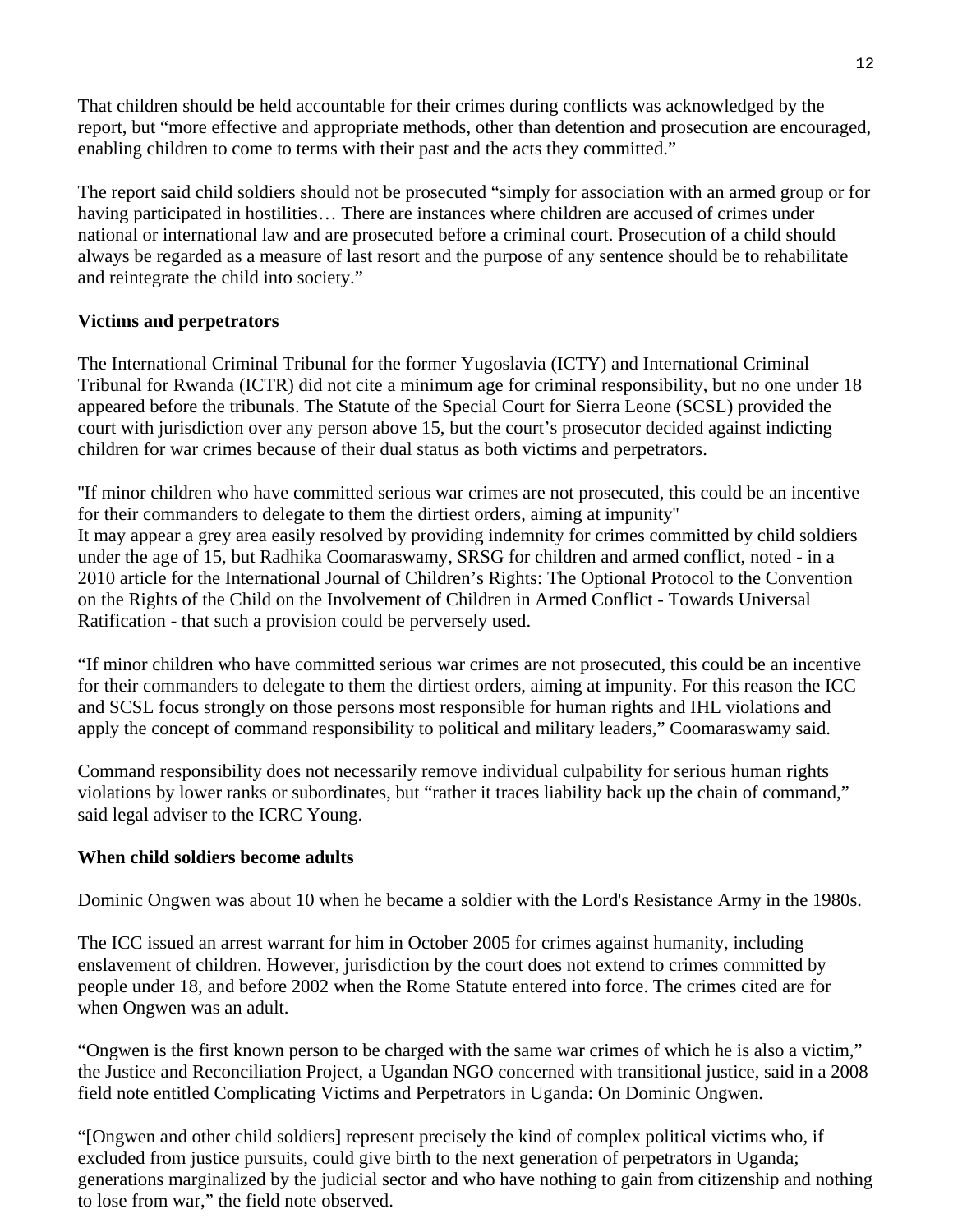### **The Lubanga case**

Tomaso Falchetta, Child Soldiers International (CSI) legal and policy adviser, told IRIN child soldiers should be viewed as victims and the NGO opposed their prosecution, as emphasis should be on the criminal responsibility of the adult recruiters. CSI "does not advocate for a cut-off point [for the prosecution of child soldiers], as it is a difficult issue."

The first person to stand trial at the ICC for enlisting children under 15 was former Democratic Republic of Congo (DRC) warlord Thomas Lubanga. His trial at The Hague is nearing completion after he allegedly recruited underage children into the Patriotic Forces for the Liberation of the Congo (FPLC) during the conflict in Ituri, a district in the eastern DRC, between 2002 and 2003.

An international humanitarian law expert, who declined to be identified, told IRIN Lubanga's case was "tremendously important" as "it will make others pause and think… Every rebel leader must be aware of this case."

Falchetta said it was "difficult to provide an empirical judgement on that [Lubanga's ICC prosecution being a deterrent]", and rather that accountability needed to be enforced at the national state level to discourage the continued use of child soldiers.

The former DRC president, Laurent Kabila, said in 2000 the armed forces would demobilize all child soldiers but a year after he made the commitment, four DRC child soldiers aged 14-16 were granted clemency, after death sentences imposed by a military tribunal led to international condemnation from human rights organizations. A 14-year-old child soldier was reportedly executed the previous year.

Capital punishment for persons under 18 violates the International Covenant on Civil and Political Rights and the Convention on the Rights of the Child. The DRC is party to both international human rights treaties.

"The DRC laws may be there [the use of child soldiers is illegal], but when it comes to implementation, investigation and prosecution [of adult recruiters], we've seen little of that," Falcetta said.

The CSI said in an April 2011 report (entitled Report to the Committee on the Rights of the Child in Advance of the DRC initial report on the Optional Protocol to the Convention on the Rights of the Child on the Involvement of Children in Armed Conflict) that "hundreds of children remain in the ranks of the national armed forces (Forces Armées de la Republique Démocratique du Congo) despite legal and policy obligations to release them and government pledges to do so."

''Prosecution of a child should always be regarded as a measure of last resort and the purpose of any sentence should be to rehabilitate and reintegrate the child into society''

### **Laws of war**

Matthew Happold of Hull University in the UK said in 2005 paper entitled The Age of Criminal Responsibility in International Criminal Law there were "good reasons" for regulating criminal responsibility of international crimes through international law as they were "often distinguished from crimes under national law because they transcend national boundaries and are of concern to the international community."

He said, in the paper presented at the Hague Academic Coalition's conference on international criminal responsibility, that from the perspective of a defendant, "it would seem wrong for an individual's liability under international law to depend upon the place of prosecution…. States are obliged to prosecute and